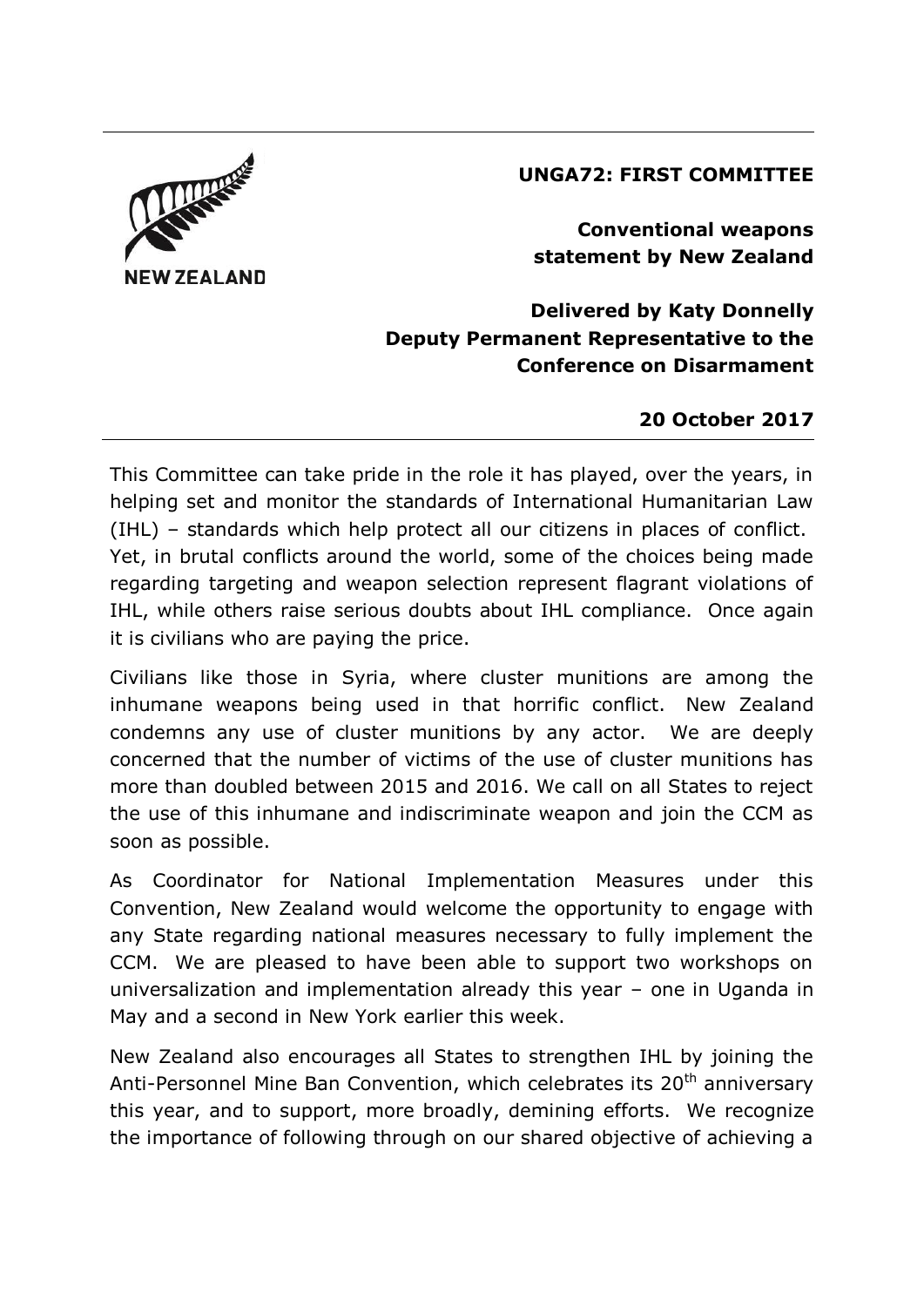landmine-free world by 2025. For our part, New Zealand is pleased to have provided NZ\$9.1 million over the past year in support of mine action programmes around the world, and to have provided a voluntary contribution of NZ\$40,000 to the Ottawa Convention's Implementation Support Unit in 2017.

Mr Chair,

It is a matter of considerable regret that the late- and non-payment of assessed contributions under the Convention on Certain Conventional Weapons (CCW) has constrained that body from holding the meetings agreed upon at the successful Review Conference last year. New Zealand looks forward to the meeting of the open-ended Group of Governmental Experts on Lethal Autonomous Weapons Systems taking place next month in Geneva and hopes that real progress can be made towards identifying and addressing the challenges that such systems pose for IHL.

New Zealand also looks forward to the debate on the implementation of Protocol III on incendiary weapons at next month's CCW meeting, and welcomes, too, the opportunity to explore issues relating to the use of Explosive Weapons in Populated Areas.

There is an increasing and compelling body of evidence highlighting that the downstream consequences of the use of Explosive Weapons in Populated Areas can result in civilian death and injury far outweighing even the immediate civilian casualties caused by such an attack. In keeping with our pledge at the World Humanitarian Summit last year, New Zealand remains committed to addressing this issue, including through a Political Declaration.

As a proud member of the Arms Trade Treaty, New Zealand has participated actively in the formation of the governance arrangements and processes needed for the initial establishment of the Treaty, including the Voluntary Trust Fund.

The time has come, however, to start shifting our focus from institutional arrangements to ensuring that the Treaty delivers on its humanitarian and security promise. As ICRC President Peter Maurer, said to the 3<sup>rd</sup> Conference of ATT States Parties last month, "the words of the Treaty remain hollow if they are not matched with actions, and result in changes in policies and behaviors." President Maurer spoke of "the gap between